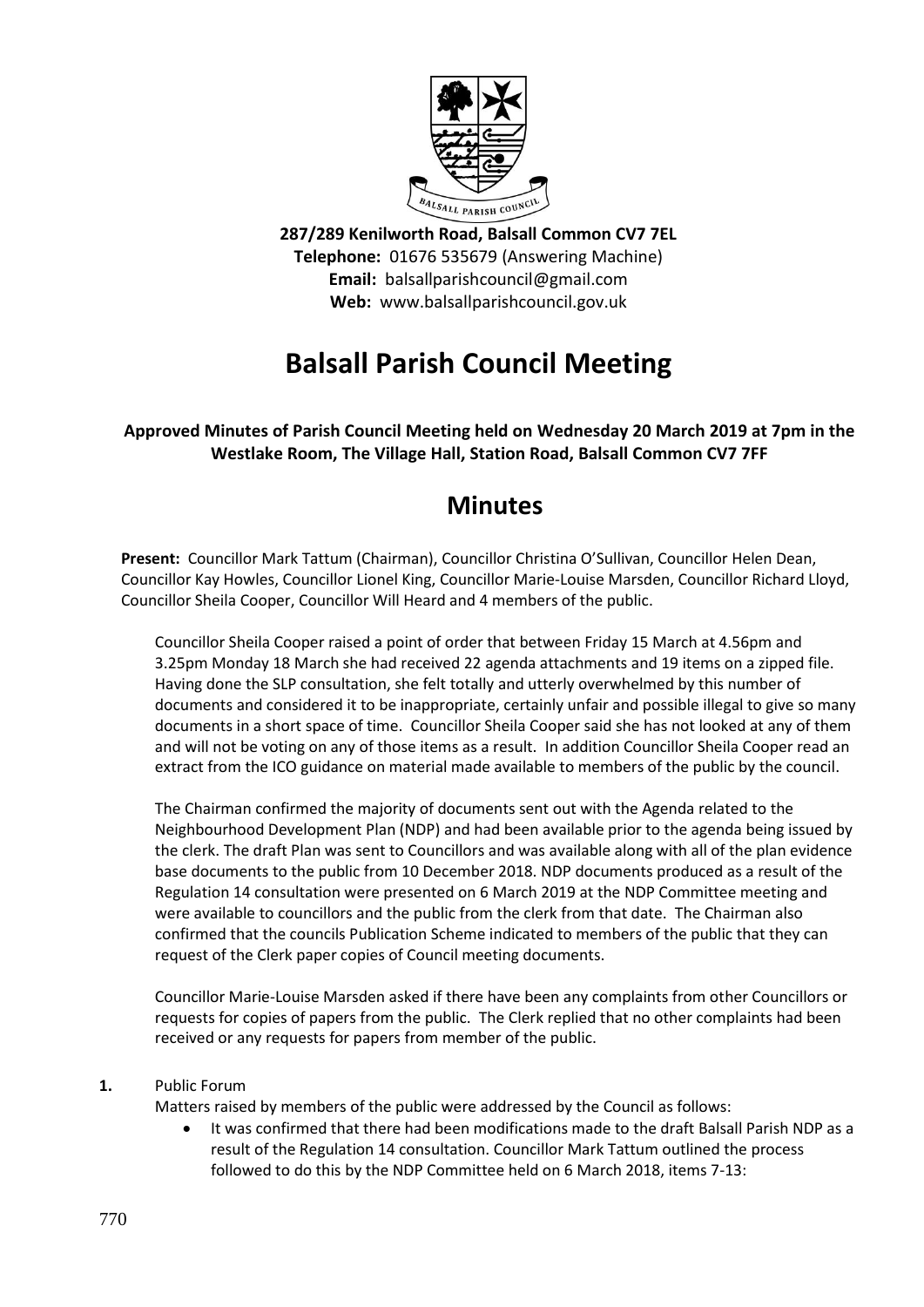Item 7 considered a statement of all representations received from 60 individuals and bodies,

Item 8 agreed a summary produced of the 318 comments organised according to plan sections which was used to inform any plan changes,

Item 9 presented the plan changes that had been made as a result of considering the information and comments made in the light of the plan evidence,

Item 10 presented all changes to the draft NDP for agreement, including the removal of green space 11 (Temple Balsall Green and Pond) due to the objection of the landowner. Item 11 agreed a Consultation Statement produced covering all the actions undertaken in the Community Involvement and Engagement Plan,

Item 12 agreed the plan Basic Conditions Statement produced to evidence plan compliance, Item 13 agreed the Strategic Environmental Assessment.

- In the accounts for January and February 2019, items comprising staff/salaries/pension budget head included HMRC quarterly tax and NI payments, training and pension payments.
- Nomination forms for the forthcoming election are held by Solihull Council.
- 20 additional hours (without cost to the councils) of a parking warden have been secured to provide extra enforcement for Meriden and Balsall although the SLA has not yet been agreed. It is understood that a % of ticket levied would come to the parish councils. It is likely that following discussion with Berkswell Parish Council, parking issues would be identified Balsall Common wide e.g. Berkswell Station, Balsall Common village centre, Balsall Common schools.
- **2.** Apologies

**Apologies were received and accepted from Councillor Judy Lea.**

#### **4. Declarations of Interest**

There were no declarations of interest.

**4.** To approve as a correct record the Minutes of the Parish Council Meeting held on 16 January 2019. To approve as a correct record the Minutes of the Extraordinary Parish Council Meeting held on 13 March 2019.

**Resolved to approve as a correct record the Minutes of the Parish Council Meeting held on 16 January 2019.**

**Resolved to approve as a correct record the Minutes of the Extraordinary Parish Council Meeting held on 13 March 2019.**

**Councillor Sheila Cooper abstained.**

**5.** To receive an update on the progress of resolutions of the 16 January 2019 Parish Council Meeting. There were no items of update.

| 6. | To note the following Committee minutes: |                    |
|----|------------------------------------------|--------------------|
|    | <b>Planning</b>                          | 06.02.19, 27.02.19 |
|    | Neighbourhood Development Plan Committee | 06.03.19           |
|    | The above Committee minutes were noted.  |                    |

- **7.** Accounts:
	- (7.1) Accounts

Proposal to approve the list of Payments for Approval and Payments Made using General Power of Competence for the months of January 2019 and February 2019 and invoice payments as listed below.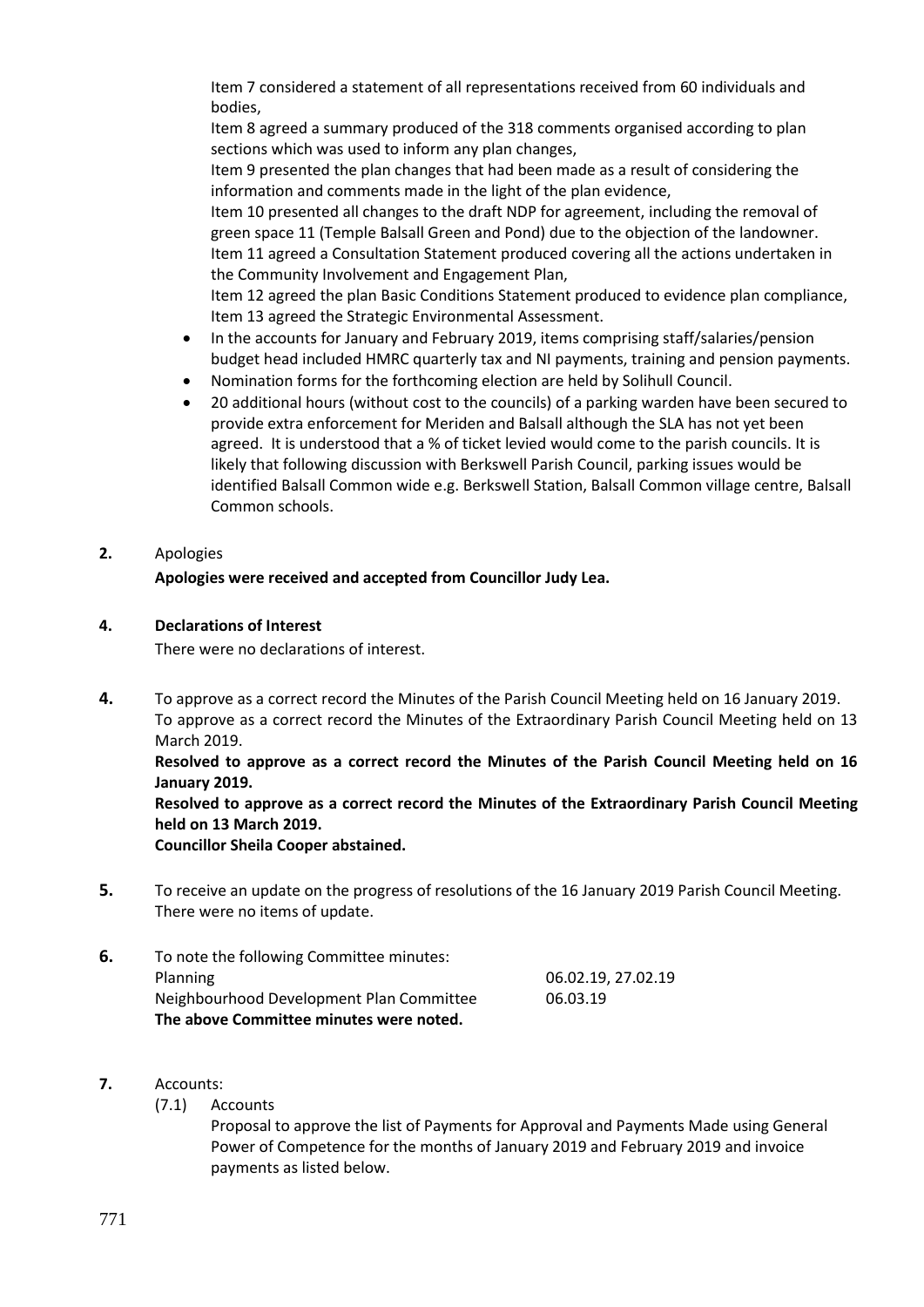| Date                  | <b>Budget</b>                    | <b>Gross</b> | <b>VAT</b>  |
|-----------------------|----------------------------------|--------------|-------------|
|                       |                                  | £            | £           |
| 02.01.19              | Cemetery - rates                 | 58.00        | 0           |
| 10.01.19              | Staff/salaries/pension           | 481.53       | 0           |
| 10.01.19              | Staff/salaries/pension           | 2,168.33     | 0           |
| 14.01.19              | Admin - telephone and internet   | 2.25         | 0.38        |
| 14.01.19              | Other professional fees          | 397.50       | 66.25       |
| 14.01.19              | Street scene - village planting  | 384.00       | 64.00       |
| 14.01.19              | Audit and Accountancy fees       | 142.80       | 23.80       |
| 14.01.19              | NDP operating expenses           | 28.00        | 0           |
| 14.01.19              | Cemetery - storage               | 1,080.00     | 180.00      |
| 14.01.19              | Recreation - safety inspections  | 675.00       | 0           |
| 14.01.19              | Street scene - village planting  | 400.00       | $\mathbf 0$ |
| 14.01.19              | Admin - printing and stationery  | 165.90       | 27.65       |
| 14.01.19              | Admin - office rent              | 1,200.00     | 0           |
| 31.01.19              | NDP operating expenses           | 51.00        | 0           |
| <b>January Total</b>  |                                  | 7,234.31     | 362.08      |
|                       |                                  |              |             |
| 01.02.19              | Cemetery - rates                 | 58.00        | 0           |
| 01.02.19              | Admin - office rent              | 600.00       | 0           |
| 05.02.19              | Admin - printing and stationery  | 62.36        | 10.39       |
| 05.02.19              | <b>NDP Professional expenses</b> | 600.00       | 100.00      |
| 05.02.19              | Staff/salaries/pension           | 60.00        | 0           |
| 05.02.19              | Cemetery - grounds maintenance   | 102.00       | 17.00       |
| 05.02.19              | Street scene - bench             | 971.40       | 161.90      |
| 05.02.19              | Cemetery - upgrade               | 360.00       | 0           |
| 05.02.19              | <b>NDP Professional expenses</b> | 2,142.00     | 357.00      |
| 05.02.19              | Staff/salaries/pension           | 223.56       | 0           |
| 05.02.19              | Admin - software and consumables | 452.40       | 75.40       |
| 05.02.19              | Audit and Accountancy fees       | 142.80       | 23.80       |
| 05.02.19              | Admin - telephone and internet   | 132.77       | 22.13       |
| 26.02.19              | Admin - room hire                | 180.00       | 0           |
| 26.02.19              | Recreation - upgrade             | 100.00       | 0           |
| 26.02.19              | Admin - software and consumables | 150.00       | 25.00       |
| 26.02.19              | Recreation - safety inspections  | 315.00       | 0           |
| <b>February Total</b> |                                  | 6,652.29     | 792.62      |

In addition a salary payment was made in January and February for the Clerk's salary.

The item at 14.01.19 - Street scene – Christmas lights was amended to read 'Street scene – Village planting.'

**Resolved to approve the list of Payments for Approval and Payments Made using General Power of Competence for the months of January and February 2019, invoice payments as listed and salary payment.**

**Councillor Sheila Cooper abstained.**

- (7.2) Bank Reconciliation To sign off Bank Reconciliation for the periods 01.01.19 – 31.01.19 and 01.02.19 – 28.02.19 **The Bank Reconciliation for the period 01.01.19 – 31.01.19 and 01.02.19 – 28.02.19 was approved. Councillor Sheila Cooper abstained.**
- (7.3) To note the Receipts and Payments for January February 2019. **Resolved to note** t**he Receipts and Payments for January - February 2019. Councillor Sheila Cooper abstained.**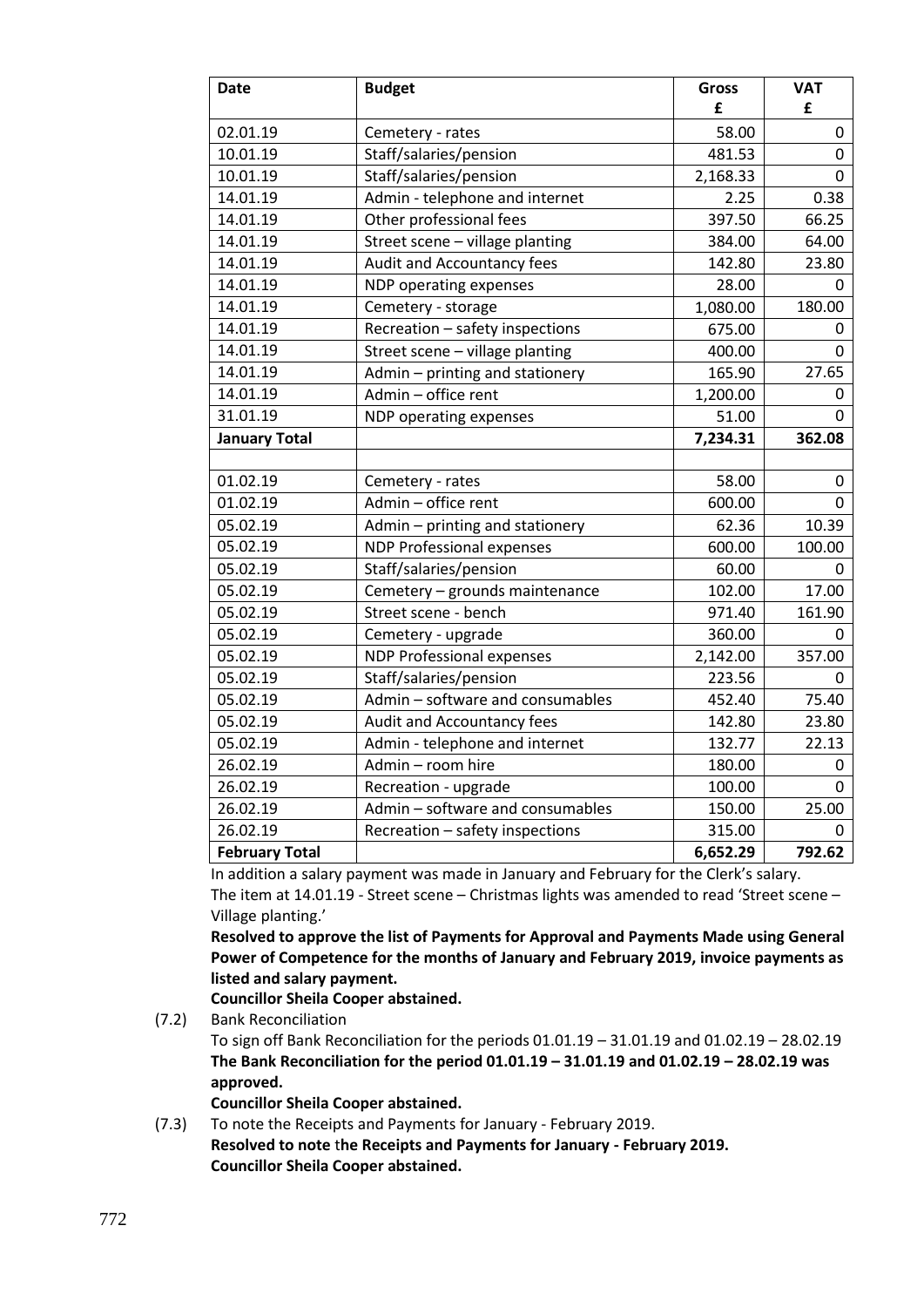- **8.** Item 8 was taken later in the agenda.
- **9. Proposal to accept the recommendation of the Neighbourhood Development Plan Committee to approve the submission of the Balsall Parish Neighbourhood Development Plan, Consultation Statement, Basic Conditions Statement and Strategic Environmental Assessment to Solihull Metropolitan Borough Council under Regulation 16 of The Neighbourhood Planning (General) Regulations 2012.**

**Proposal to delegate to the clerk any further minor text adjustments, if necessary, before submission.**

Councillor Helen Dean (Chair Neighbourhood Development Plan Committee) gave an overview report of the NDP documents and asked that the plan is accepted by the full Council and moves forward to provide benefit to the parish.

Councillor Christina O'Sullivan commented on the high level of impact the extensive community consultation had achieved through the council's facebook page, the website and email campaigns all of which gave a profile of who and how many had engaged.

Councillor Will Heard outline the contribution of the Willow Park Working Group, the Consultative Committee and Friends of Willow Park whose process to find answers to the improvement of Willow Park are now integral to the NDP. In addition the work of the Village Centre Working Group, including a Berkswell Councillor, BCVRC and business people in undertaking surveys and observations has resulted in a Community Aspiration (CA 2) being included in the NDP and recognition by SMBC in the 2019 consultation on the Solihull Local Plan.

Councillor Lionel King wished to be placed on record that the council are indebted to Councillor Dean and her team for undertaking the work needed, this was seconded by Councillor Marie-Louise Marsden.

Councillor Richard Lloyd welcomed the Character Assessment and emphasised the need to further impact on the bus service provision for Balsall especially Temple Balsall. It was acknowledged that there may be issues that can be followed up outside the NDP and this meeting.

**Resolved to accept the recommendation of the Neighbourhood Development Plan Committee to approve the submission of the Balsall Parish Neighbourhood Development Plan, Consultation Statement, Basic Conditions Statement and Strategic Environmental Assessment to Solihull Metropolitan Borough Council under Regulation 16 of The Neighbourhood Planning (General) Regulations 2012.**

**Resolved to delegate to the clerk any further minor text adjustments, if necessary, before submission.**

**Councillor Sheila Cooper abstained.**

- **10.** Proposal to delegate liaison with the council's planning adviser and the principal authority to the Clerk to undertake recommended revisions to the NDP prior to referendum. **Resolved to delegate liaison with the council's planning adviser and the principal authority to the Clerk to undertake recommended revisions to the NDP prior to referendum. Councillor Sheila Cooper abstained.**
- **11.** Proposal to delegate to Facilities Committee the evaluation of quotes for Willow Park railings and the authorisation of payment to the selected contractor within the budgeted amount. **Resolved to delegate to Facilities Committee the evaluation of quotes for Willow Park railings and the authorisation of payment to the selected contractor within the budgeted amount.**
- **12.** Proposal to delegate to Facilities Committee the evaluation of quotes for Willow Park gym equipment and the authorisation of payment to the selected contractor within the budgeted amount.

**Resolved to delegate to Facilities Committee the evaluation of quotes for Willow Park gym equipment and the authorisation of payment to the selected contractor within the budgeted amount.**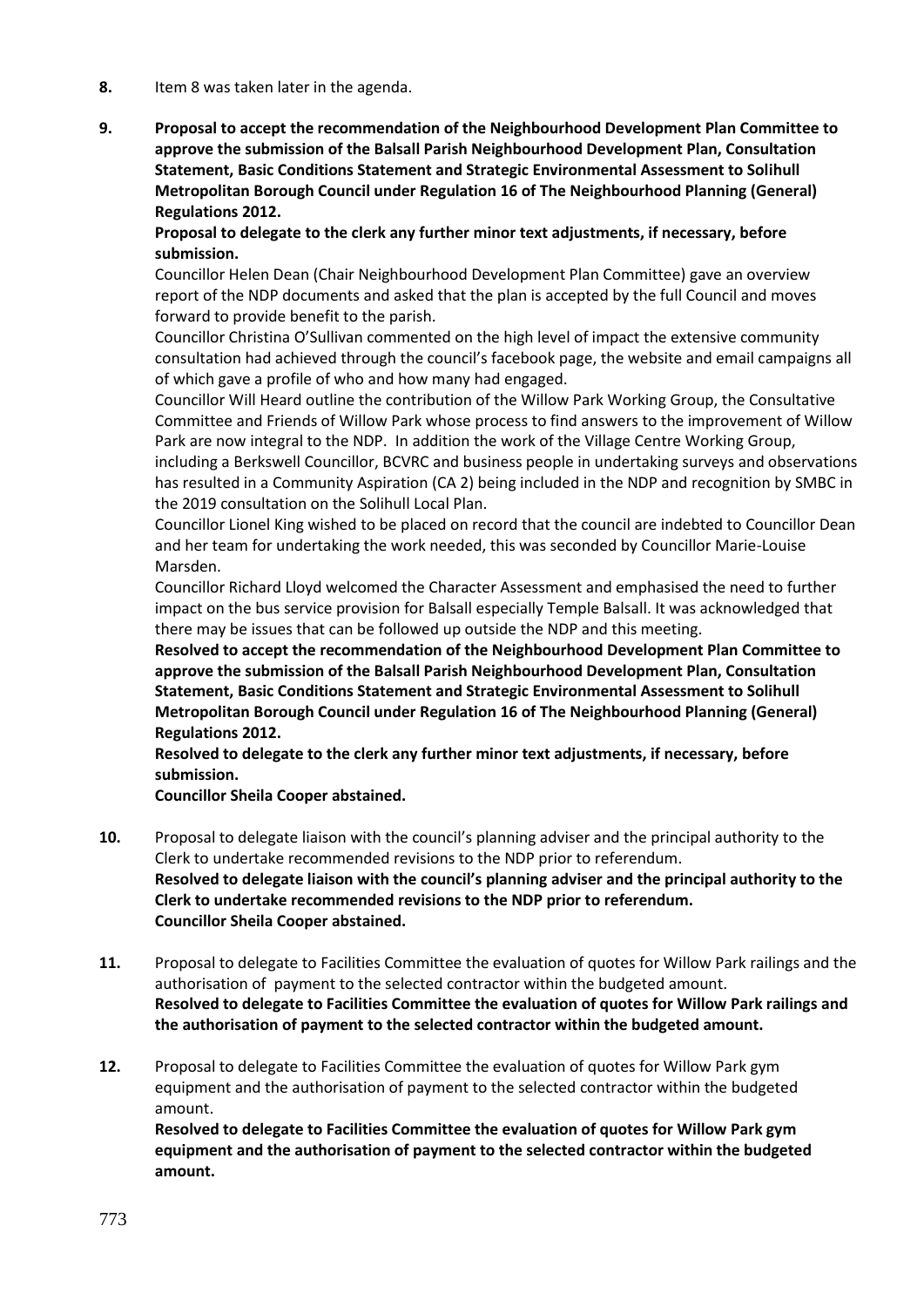**13.** Proposal to approve a grant to Balsall Common Library of £250 to provide for children's activities during the school summer holidays.

**Resolved to approve a grant to Balsall Common Library of £250 to provide for children's activities during the school summer holidays.**

**14.** Proposal to approve that the council takes on a grant holding responsibility on behalf of Balsall Common Street Watch who wish to apply for Active Citizen Fund 2018/19 grant of £76.44 to buy torches.

**Resolved to approve that the council takes on a grant holding responsibility on behalf of Balsall Common Street Watch who wish to apply for Active Citizen Fund 2018/19 grant of £76.44 to buy torches.**

**15.** Proposal to enter into a 12 month contract for broadband and telephone services with the provider recommended at an estimated cost of £349.00 plus vat. **Resolved to amend the proposal to read 'enter into an 18 month' and 'at an estimated cost of £361.73.'**

**Resolved to approve the amendment.**

**Resolved to enter into an 18 month for broadband and telephone services with the provider recommended at an estimated cost of £361.73 plus vat.**

- **16.** Proposal to delegate to Staffing and Communications Committee the compliance requirements of the Public Sector Bodies (Websites and mobile applications) (No.2) Accessibility Regulations 2018 in relation to the council's website and recommend any changes. **Resolved to delegate to Staffing and Communications Committee the compliance requirements of the Public Sector Bodies (Websites and mobile applications) (No.2) Accessibility Regulations 2018 in relation to the council's website and recommend any changes.**
- **17.** Proposal to request that Staffing Sub-Committee explore the 'Information available from Balsall Parish Council under the model publication scheme, Class 4 – How we make decisions, reports presented to Council Meeting' being made available on the Council's website prior to council meetings and make recommendations to full Council. **Resolved to request that Staffing Sub-Committee explore the 'Information available from Balsall Parish Council under the model publication scheme, Class 4 – How we make decisions, reports presented to Council Meeting' being made available on the Council's website prior to council meetings and make recommendations to full Council.**
- **18.** Proposal to make a response to the UK Aviation Strategy consultation 'Aviation 2050: the future of UK aviation' [https://assets.publishing.service.gov.uk/government/uploads/system/uploads/attachment\\_data/file](https://assets.publishing.service.gov.uk/government/uploads/system/uploads/attachment_data/file/769695/aviation-2050-web.pdf) [/769695/aviation-2050-web.pdf.](https://assets.publishing.service.gov.uk/government/uploads/system/uploads/attachment_data/file/769695/aviation-2050-web.pdf)

**Resolved to make a response to the UK Aviation Strategy consultation 'Aviation 2050: the future of UK aviation' as drafted by Councillor Mark Tattum.**

- **8.** Proposal to receive the Chairman's Report for 2018/19. The Chairman's Report for 2018/19 was read out and will be made available on the council's website.
- **20.** Correspondence

(20.1) Letter from Greatworth and Halse Parish Council, South Northamptonshire, requesting support to their letter entitled 'HS2 – The Slow Train to Old Oak Common' which will be sent to Members of Parliament.

Councillors to make their own response if they consider appropriate.

#### **Resolved that in view of the confidential nature of the business about to be transacted, it is advisable in the public interest, as if members of the public were present during the consideration of such business,**